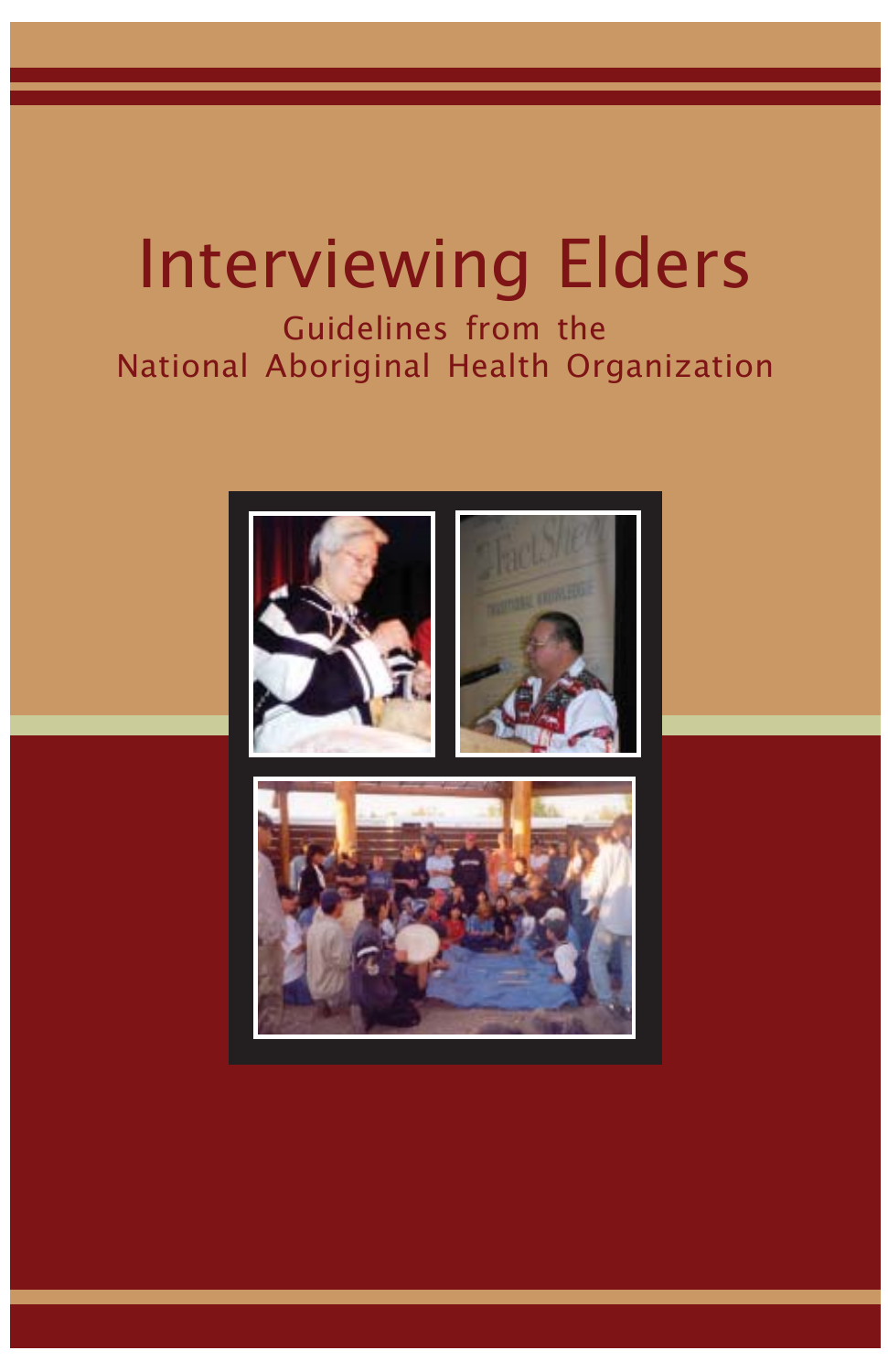Reporters wishing to cover events involving Elders' teachings need to be aware of some simple protocols for approaching Elders and determining how information can be used in news articles, voice clips, or photos/video.

Aboriginal Peoples have great respect for the wisdom gained, over the course of individual lives, but age is not neccessarily the defining characteristic of an Elder. Individuals recognized as Elders have earned the respect of their community. Elders are people whose actions and words convey consistency, balance, harmony, and wisdom in their teachings. Elders hold invaluable knowledge and skills. There are specific ways to share them with others.

**The National Aboriginal Health Organization (NAHO) is committed to affirming traditional Aboriginal healing practices and medicines and ensuring that these practices receive recognition and respect.**

First Nations, Inuit, and Métis Elders are integral to

the National Aboriginal Health Organization's (NAHO's) conferences, regional gatherings, and other media events. The Elders play a vital role as participants, performing ceremonies, making presentations, or providing guidance.

NAHO suggests the following guidelines.

## **Tobacco and Offerings**

First Nations Elders and Métis Elders often have helpers who work with them and receive training. You may ask the helper how to approach a particular Elder since each Nation has its own tradition. The helper will tell you if a gift of tobacco should be offered when approaching the Elder before an interview.

Tobacco is one of the four sacred plants. The other three are sweetgrass, sage, and cedar. A gift of tobacco is sometimes offered in recognition of the wisdom the Elder will share. Tobacco can be given as cigarettes, pouch tobacco, or tobacco ties (loose tobacco wrapped in a small square cloth). Offering tobacco to an



Elder establishes a relationship between you and the Elder.

Inuit Elders do not expect a tobacco offering. Tobacco is not used ceremonially in Inuit culture. A small gift may be offered in appreciation for the Elder's time and assistance.

To keep traditional knowledge and the oral tradition alive, Inuit Elders are generally willing to share stories and answer questions when asked. Since many Inuit Elders are more comfortable speaking in Inuktitut, ask their assistant/interpreter to help you with the interview and translation.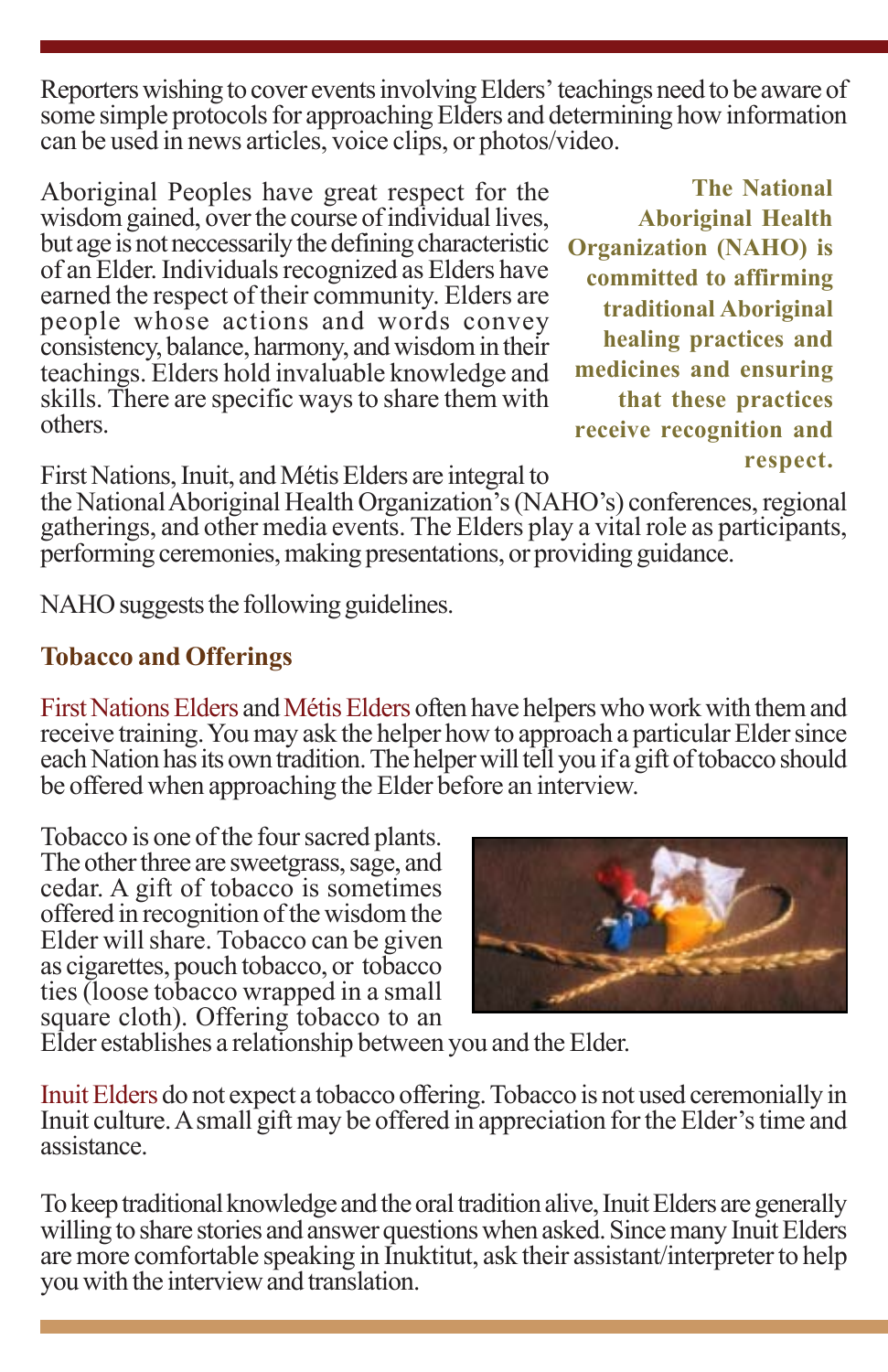In any case, a small gift or offering is usually well received in recognition of the knowledge being shared and the time being taken by the Elder in providing guidance.

#### **Ceremonies**

For traditional spiritual ceremonies, First Nations Elders and Métis Elders prefer that recordings and photographs not be taken. Instead, they ask that everyone participate in the ceremonies. Honour songs are performed to honour a person for different reasons. Everyone stands during an honour song and removes headwear. Smudging is a prayer ceremony in which particular medicines (plants) are burned as an offering to the Creator and the Earth. Ceremonies such as smudging and honour songs are private ceremonies held in a communal setting; they are not public events.



Inuit Elders gernerally allow photographs to be taken during the lighting of the qulliq, which symbolizes light and the warmth of family and community. A qulliq is a traditional seal oil lamp that was used for heating the igloo or qammaq (sod house) and for cooking.

In all cases, whether First Nations, Métis, or Inuit, explicit consent must be received from the Elder for photographs, audio, and/or video recordings.

Do not touch sacred objects used by Elders (pipes, qulliq, eagle feathers, medicine pouches, etc.) unless the Elder gives you permission. Photographs of these objects must be cleared by the Elder.

## **General**

Always use respect, ask permission, seek clarification if there is something you do not understand, and follow the direction you are given.

A sense of humility is also very useful. Many Elders teach that humility needs to be reflected in the way individuals present themselves and interact. Appropriate attire is a significant gesture.

Being loud, interrupting, and rushing the conversation is seen as rude and may not get the answers requested.

Aboriginal teachings provided in a public setting such as a conference are not considered public domain or general knowledge. If you wish to use an Elder's words, or to report on the proceedings, ask the Elder and/or organizers before you act.

If you have any doubt, ask the Elder involved, the helper or assistants, or one of the organizers for assistance with your request. Each situation is different. Do not presume permission is granted for everything all the time. Permission must be sought in each situation and should never be considered to be implied from previous interactions or use.